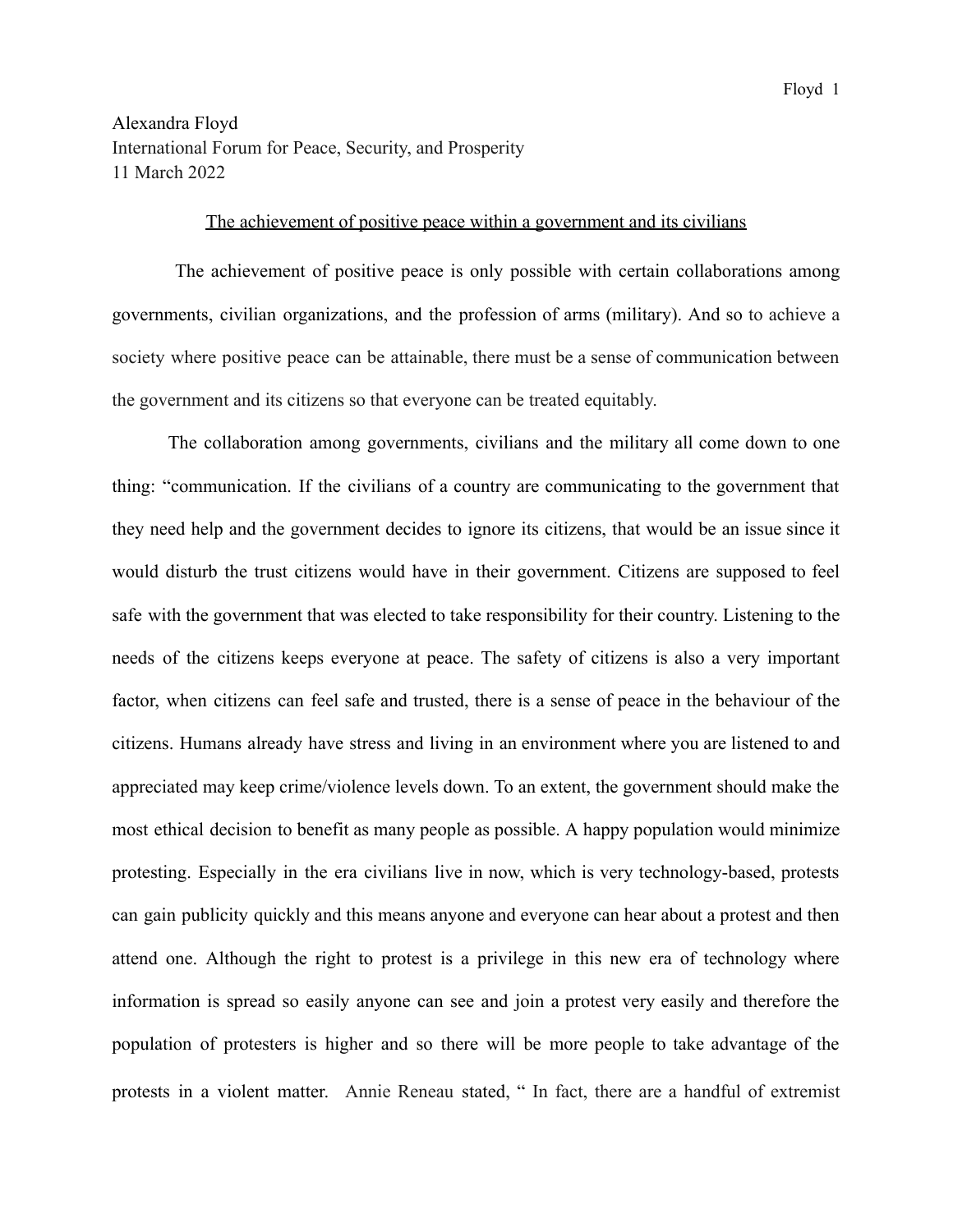groups from both the far-right and far-left who have taken advantage of the protests to either frame the BLM movement as violent or to stoke their fantasies of violent unrest." ( [Reneau,](https://www.upworthy.com/u/annie-reneau) 2020). People will take advantage of protests and use them as a distraction to commit crimes and just do terrible things overall. The BLM movement is a perfect example of the population protesting a lack of rights for a certain group of people. Essentially when the government/legal system wouldn't listen to its citizens' needs, it ended in the population having a hatred/distrust for the legal system, which is run by the federal government; therefore, disturbing the peace. Another example of a time when the government ignored an issue that was happening that led to a disturbance of the peace was the Oka crisis. The Oka crisis was a protest that began on July 11, 1990, when some companies wanted to build a golf course on indigenous land. When the indigenous communities asked the government for help, the government didn't so they took matters into their own hands. This ended up in a 77-day protest where the military had to get involved. This is an example of once again another time when a group of people asked the government for help and the government didn't so they had to take matters into their own hands and overall something that should have never happened in the first place ended in violence and death. North America is a place where citizens are supposed to experience the liberty of living in a free country. But yet, there are so many problems with the governments that are supposed to be keeping civilians in mind when they create laws that are supposed to benefit their citizens, but yet they choose to run countries as businesses and not to take care of their citizens. Countries choose money over the people in their country who work to make the country run. Essentially, countries have the ability/privilege to help the citizens but yet they feel the need to ignore their citizens even though the citizens are the ones that have to live with the terms the government makes to try and benefit them. If we have a historical pattern of people protesting the fact that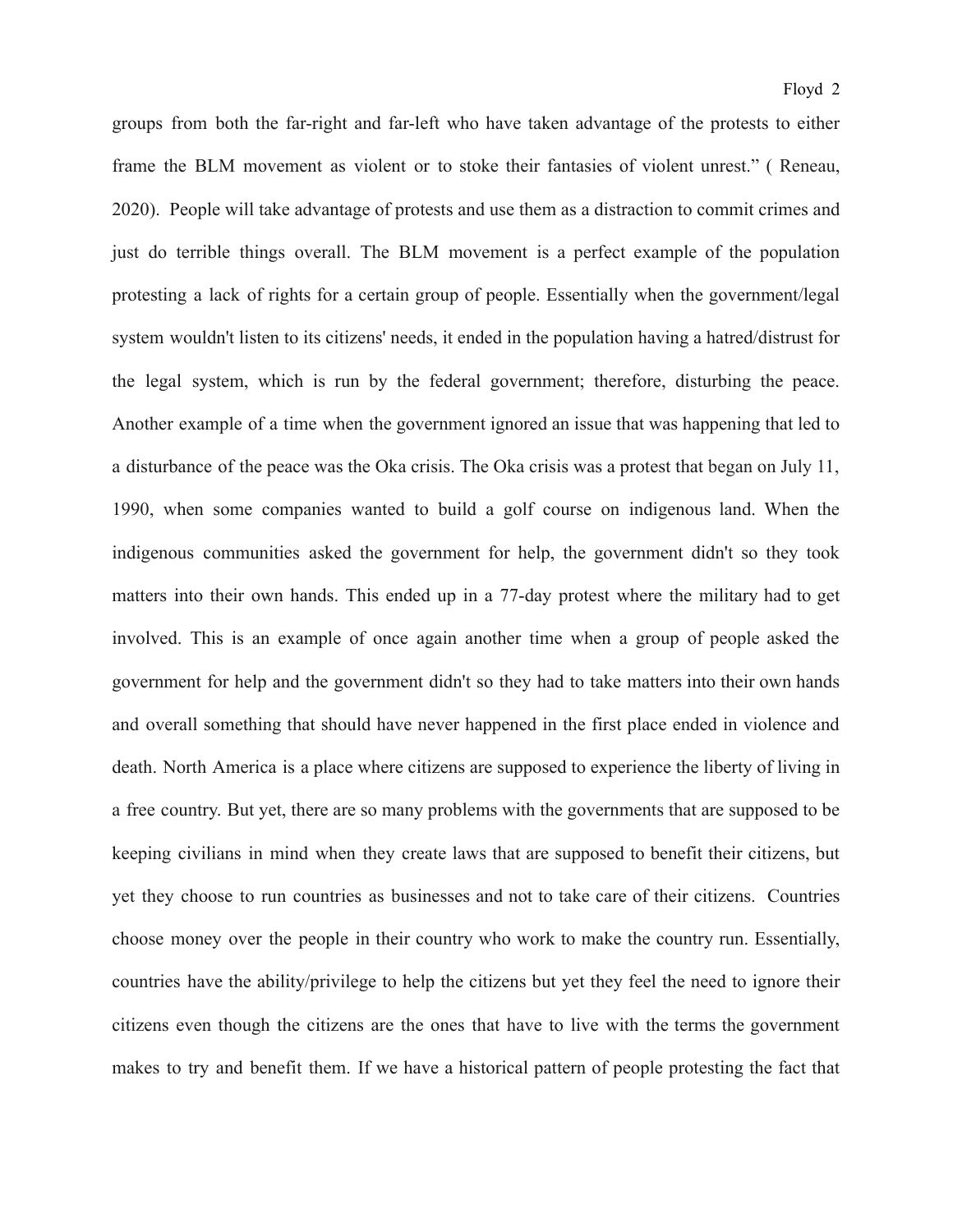they are lacking a certain right/aspect why do governments continue to do this and therefore disturb the peace. Secondly, the way in which positive peace in the military is achievable is as simple as alliances. Government organizations such as NATO were made with the purpose of "NATO remains the principal security instrument of the transatlantic community and expression of its common democratic values. It is the practical means through which the security of North America and Europe are permanently tied together. NATO enlargement has furthered the U.S. goal of a Europe whole, free, and at peace. that an attack against one Ally is an attack against all — is at the core of the Alliance, a promise of collective defence. Article 4 of the treaty ensures consultations among Allies on security matters of common interest, which have expanded from a narrowly defined Soviet threat to the critical mission in Afghanistan, as well as peacekeeping in Kosovo and new threats to security such as cyber attacks, and global threats such as terrorism and piracy that affect the Alliance and its global network of partners." ( U.S. [MISSION](https://nato.usmission.gov/) TO THE NORTH ATLANTIC TREATY [ORGANIZATION](https://nato.usmission.gov/) ). Although not all military actions may achieve peace completely, certain organizations collaborate with governments and the military to achieve a positive organization. "If military intervention is to be contemplated, the need for a post-intervention strategy is also of paramount importance. Military intervention is one instrument in a broader spectrum of tools designed to prevent conflicts and humanitarian emergencies from arising, intensifying, spreading, persisting or recurring. The objective of such a strategy must be to help ensure that the conditions that prompted the military intervention do not repeat themselves or simply resurface. ... the consolidation of peace in the aftermath of conflict requires more than purely diplomatic and military action ... an integrated peacebuilding effort is needed to address the various factors which have caused or are threatening a conflict." (Responsibility to protect, p.39.)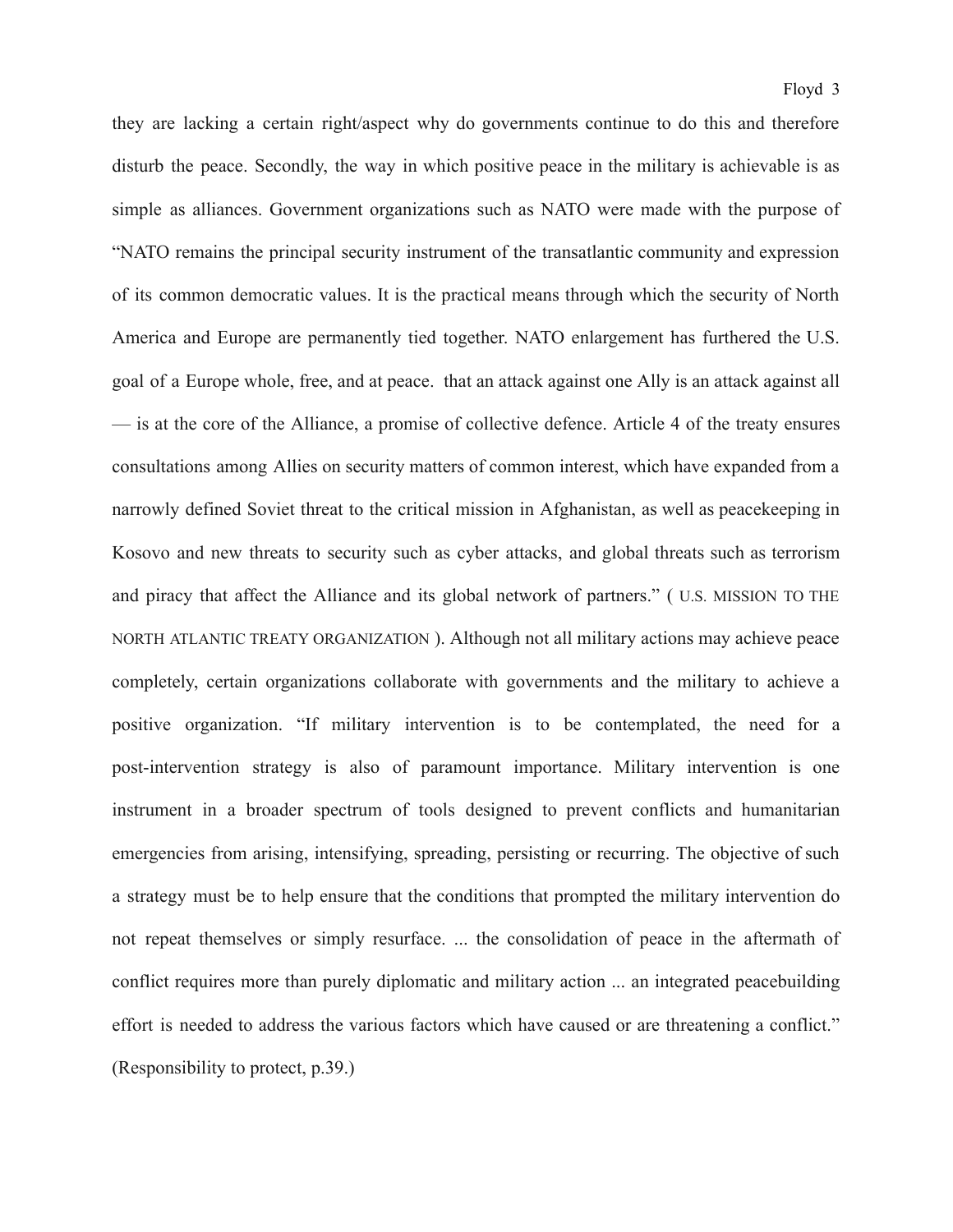In conclusion, in order to achieve a society where positive peace can be attainable, there must be a sense of communication between the government and its citizens so that everyone can be treated equitably.